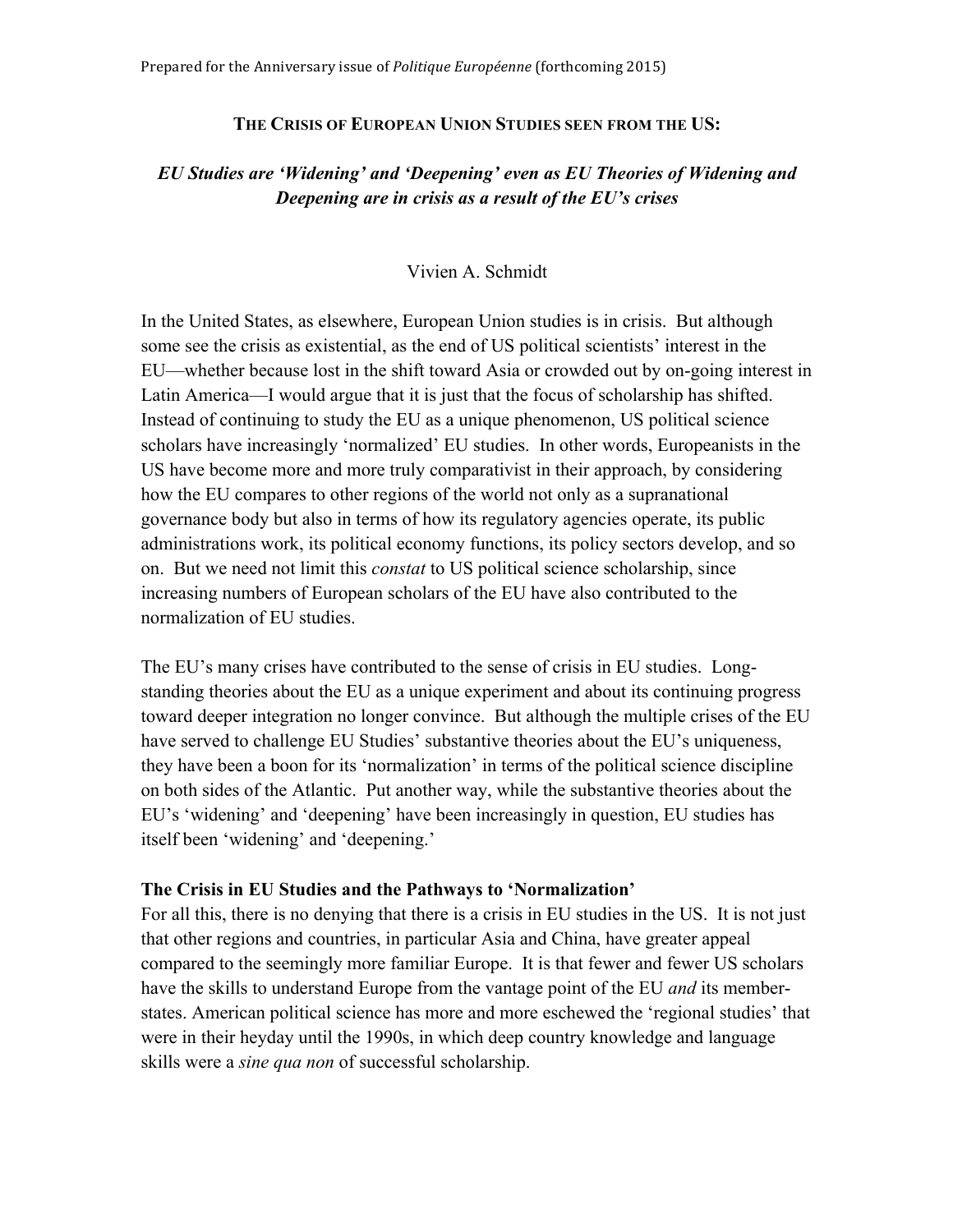The interdisciplinary nature of European Studies as Regional Studies has increasingly been seen as anathema to a more discipline-oriented US political science focused increasingly on deductive 'hypothesis-testing' as opposed to the generation of inductive generalizations. The experience of the EU, whether considered on its own, contrasted with its member-states, or compared with other regions or states, is nowadays often likely to serve political scientists as the basis for deductive confirmation (or falsification) of theoretical hypotheses about political phenomena, writ large. That said, the deductive language of hypothesis testing frequently serves as an overlay on still deeply qualitative, empirically inductive work based on comparative historical analysis and structured comparison.

Equally importantly, however, is the fact that US political scientists are more and more focused on methodological rather than linguistic skills, with mathematical abilities often substituting for regional knowledge, whether through large 'N' quantitative analyses, experimental studies, or quantitative approaches to qualitative analysis ('qualitative methods'). Somewhat mitigating this methodological shift, however, is the fact that the EU has itself become one of the greatest producer of statistics, with the Eurobarometer, despite its flaws, being a case in point, along with Eurostat; that EU scholars now produce more and more of their work in English; and that they too have become increasingly quantitative, even in their qualitative studies. All this makes the study of the EU potentially much more user-friendly to US scholars.

For scholars of the EU on both sides of the Atlantic, the main question is whether the transatlantic partnership will deepen rather than fall apart. In what follows, I suggest that the route to deepening this relationship is through the 'normalization' of EU studies, by widening the analysis of the EU through comparative theoretical and empirical studies. I will also show that this is actually already in progress. Both US scholars and European scholars of the EU have in recent years produced studies that compare the EU to the US and beyond in theoretically and empirically insightful ways.

The widening of EU studies can be seen in the great expansion of comparisons of the EU across a range of substantive areas to other regions and countries. The purpose may still be to demonstrate how special the EU still is, but it simultaneously makes the EU more comparatively understandable. This has also led to a deepening of analysis of the EU in its many subfields, using the tools and theories of political and social science more generally. Such analyses can be found in newly emerging fields such as comparative regionalism as well as in long-established ones focused on institutional analysis, comparative political economy, comparative public policy, comparative regulation, and comparative politics. Questions abound, including how to think about the EU as a supranational regional or global actor in comparative perspective; how to understand the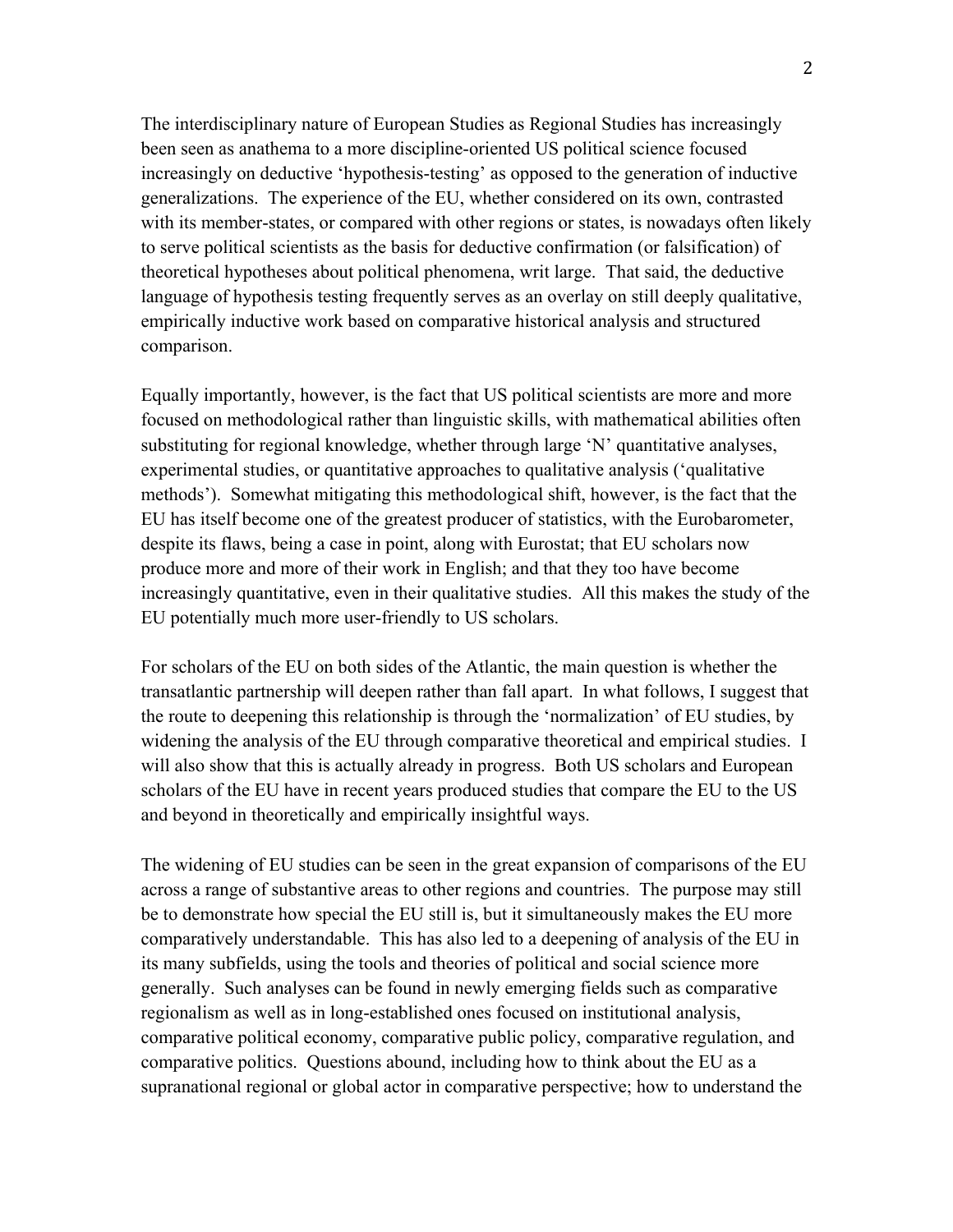EU's 'stateness,' and how to compare it to the sub-national states of nation-states; how to consider the EU as a regulatory actor and/or a policy actor; what does it mean to talk about the EU in terms of democracy, identity, and the public sphere; and how to explain the EU's choices as a political economic actor in the sovereign debt crisis of the euro, in particular in contrast to the very different approach in the US.

To illustrate, I indicate some of the most recent books that cross the Atlantic divide and beyond (mainly in subject matter but also in scholars' own career trajectory), recognizing needless to say that there are countless articles that may also make the arguments in greater detail. But by citing books, which generally involve a longer gestation period and are in any case often necessary for elaborate cross-regional and trans-Atlantic comparisons, I can underline the overall point that EU studies is already in the process of 'normalization.' The fact that many of these books have received prizes from scholarly associations in the US and Europe equally points to the recognition and success of such normalization.

**The EU as a Supra-National Governance Body and 'State-like' Institutional Actor** As part of the normalization of EU studies, the period of trying to define the EU's uniqueness seems to be behind us. Although the assumption that the EU is *sui generis* persists, debates about whether the EU is something akin to a 'neo-medieval' empire (Zielonka 2006), a 'cosmopolitan' empire (Beck and Grande 2007), or even what I called a 'region-state' (Schmidt 2006) is no longer the focus of attention*.* It is not that the historical contrasts are forgotten or the attempts at forging new conceptions of the EU have been abandoned. It is that the EU is now increasingly compared and contrasted with other regions, in particular in Asia, Africa, and Latin America, or large nation-states, most notably the United States.

With regard to the regional dimension, the EU has gained renewed attention as a regional entity, but now in comparison and contrast to other regional organizations in the emerging field of comparative regionalism. Here, rather than keeping the EU as the central focus, to highlight its uniqueness as a regional construction, the *Oxford Handbook for Comparative Regionalism,* co-edited by Tanja Börzel and Thomas Risse (2016), generalizes from experiences of integration across regions. It seeks to build social science theories that take account of the great differences among regions, in particular with regard to the extent to which they pool authority via some form of intergovernmentalism or delegate to supranational entities, and engage in processes of 'regionalism' (top-down formal integration) and/or 'regionalization' (bottom-up informal processes of integration). Such comparative study serves to enhance our understanding of the EU together with other regional organizations by developing generalizations about the emergence, institutional design, diffusion processes, and effects of regionalism as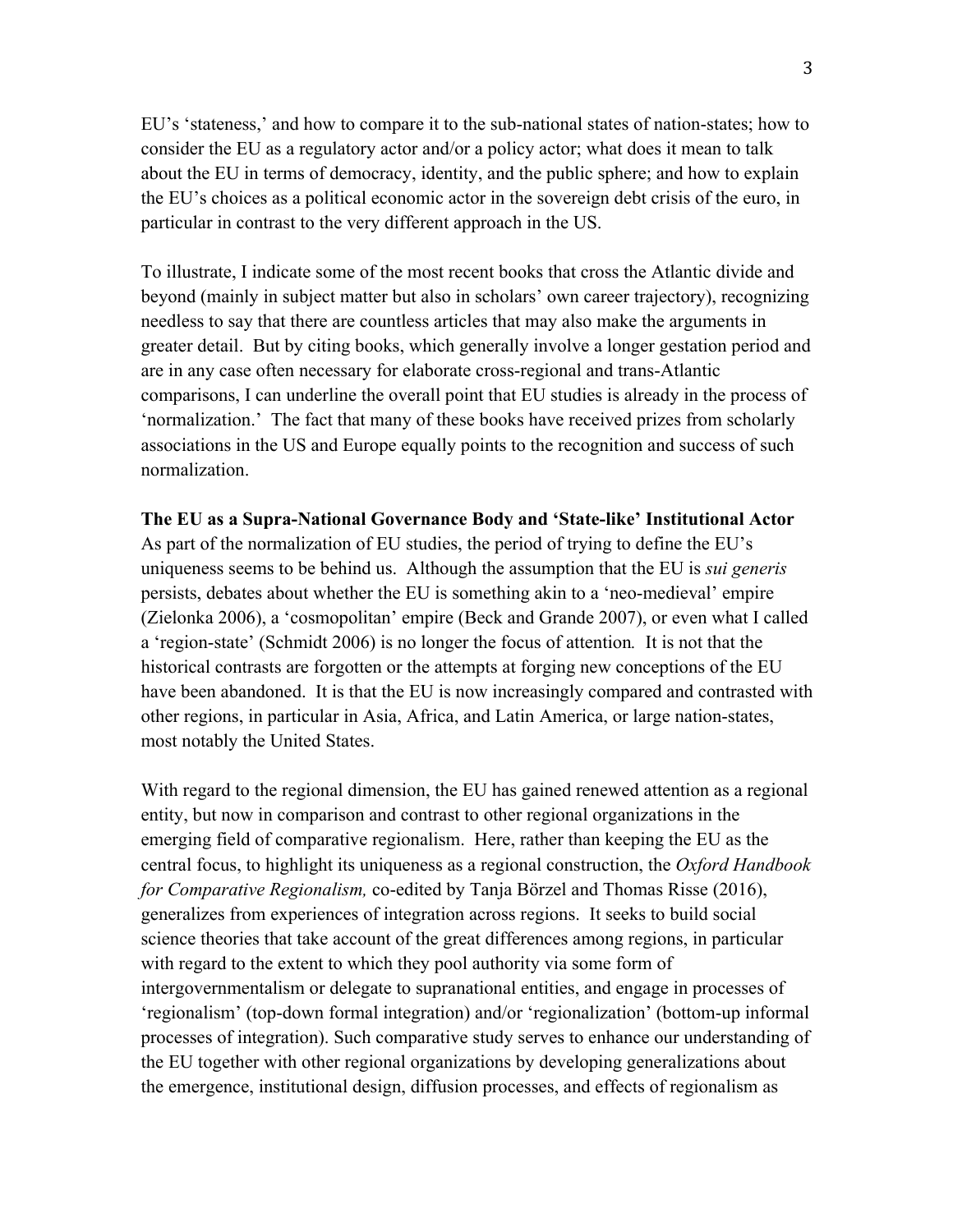well as the scope conditions under which social science theories about integration operate. It shows that the EU may still be unique, in particular in its governance via the formalization of regional institutions and delegation to supranational entities, but there are many other regional organizations, some of which may even have 'learned' from the EU without, however, following its or any other kind of global 'script.'

Considering the EU as a regional organization necessarily makes it appear the most advanced in terms of institutions and economic coordination. Contrasting it with nationstates of similar size and economic weight provides a very different perspective on the EU. The comparisons with the US are increasingly abundant, in particular in terms of institutions. But how to compare the two? One way is by focusing on the similarities in institutional set up of the US and the EU, as compound polities in which the institutional structures are quasi-federal, the policy-making processes semi-pluralist, and the politics complex (Schmidt 2006). This has been the focus of Sergio Fabbrini's (2010) *Compound Democracies,* in which he argues convincingly that the EU should be seen as a 'compound democracy' similar to the US in its multiple diffusion of powers that guarantees that no majority can control all levels of the polity, but which therefore comes at the expense of decision-making capacity and accountability.

The US turns out to be a particularly useful foil with which to understand the EU and its development not only institutionally, writ large, but also in a variety of specific domains. *Single Markets* by Michelle Egan (2015) provides a diachronic comparison of the development of the EU as a market beginning in the mid twentieth century with that of the US beginning in the nineteenth century. Building on the literature in American Political Development and European Integration theory, it provides great insight into how integrated economies begin and evolve, with highly contested ideas about how markets should operate and how authority is allocated, and contestation over the role and consequences of increased competition. The main conclusion, that states play a critical role in driving change, even though constrained by private interests and contentious politics, is elucidated in case studies of the 'four freedoms,' including interstate commerce, banking and finance, transportation services, and labor mobility with regard to the professions.

*Eurolegalism* by Dan Kelemen (2011) offers a similarly compelling view of the critical role of the 'state,' but in its legal and judicial functions. The book argues that the development of European integration has produced a European variant of adversarial legalism that has much in common with the US version, largely as a result of processes of deregulation and judicial reregulation linked to the Single Market, the EU's own fragmented institutional structure, and how this affects policymaking. The book represents a challenge to recent EU theories about the increasing importance of more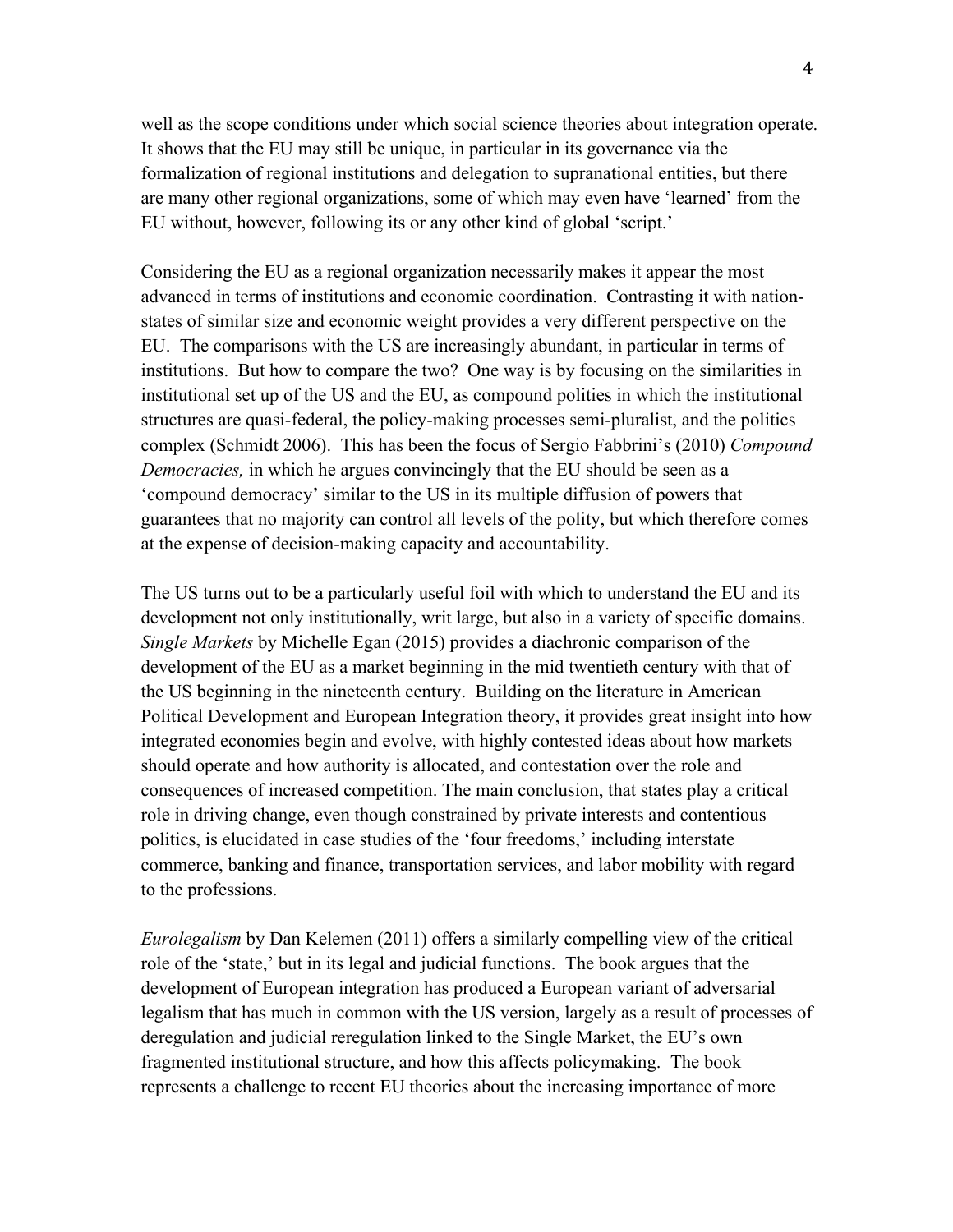informal and flexible 'new' modes of governance by demonstrating that judicialization combined with adversarial litigious interaction in formal settings has increasingly become the norm, including in securities regulation, competition policy, and disability rights. Kelemen concludes that the EU has indeed become what European Union officials claimed they wanted to avoid: a highly formalized system that resembles many elements of the US system. But this came about not by design but by the logic of the political economic shifts.

The nature of the EU with regard to its 'state'-like functions has equally been a matter of general theoretical inquiry, with and without the US comparison. *Beyond the Regulatory Polity,* co-edited by Philipp Genschel and Markus Jachtenfuchs (2014), shows how the integration process across a wide range of areas, including military security, fiscal policy, and public administration, has steadily increased core state powers without, however, building toward a supranational state. On the contrary, the book suggests that this kind of integration through the regulation of national capacities had led to territorial fragmentation rather than EU cohesiveness. It also suggests that the earlier theoretical view of the EU as a multi-level polity with little ability to build core state authority does not describe the realities of an increasingly powerful EU 'regulatory state' that predominates through the regulation of its member-states.

But how, then, does the EU 'state-like' entity operate as a policy and regulatory actor? Here, too, comparisons with the US are the most frequent. But this is not only because of the theoretical comparisons but also because of the real interconnections between the EU and the US.

### **The EU as a Policy and Regulatory Actor**

As one of the largest advanced economic areas in the world, on a par with the US, the EU naturally also confronts regulatory and policy challenges comparable to those of the US. These include regulatory issues related to the environment, to financial regulation, product market regulation, and even migration flows and the security problems they have raised since September 11, 2001. With regard to this last issue, *Frontiers of Fear* by Ariane Chebel D'Appollonia (2012) provides an enlightening comparison of the securitization of immigration in the US and Europe. The book details the expansion of the generally expensive and counterproductive anti-immigrant policies after 9/11, providing new ways of thinking about the trade-offs between liberty and security, and the problems both American and European democracies face as they sacrifice the former to the latter.

With regard to environmental issues, *Politics of Precaution* by David Vogel (2012) develops an intriguing account of how the regulation of risks –both consumer and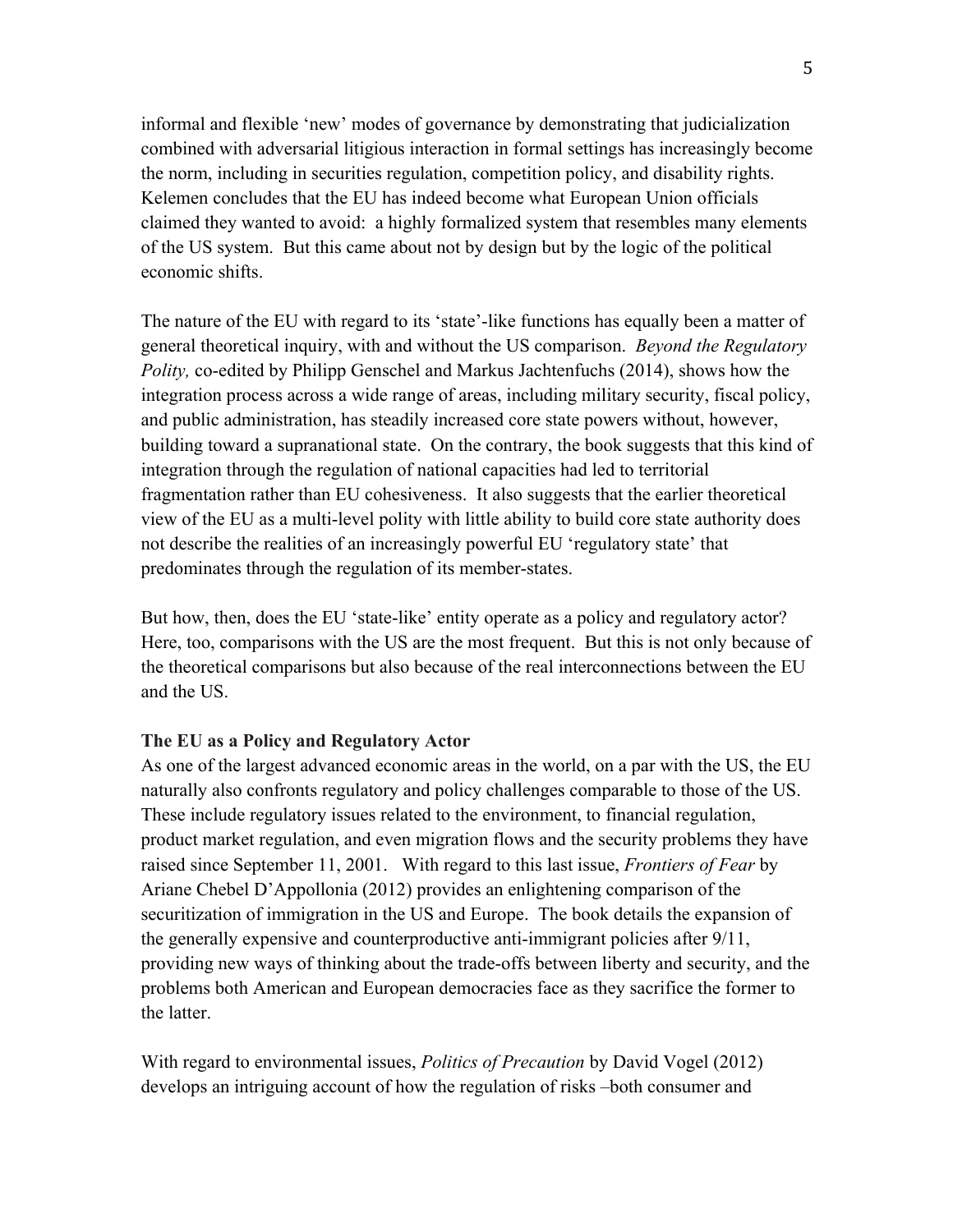environmental risk regulation--has followed opposite trajectories in the US and the EU. The US was the early starter, with stricter and more innovative regulatory policy than Europe between 1960 and 1990, but then slowed while Europe moved ahead to exercise leadership, as concerns over risk and pressures on politicians to deal with the problems rose for Europeans and declined for Americans. The EU benefited from the fact that European regulators generally agreed on the need for increasingly stringent rules following the precautionary principle, in contrast to the US in which American regulators split increasingly along partisan lines, with greater resistance to additional regulatory controls and demands for higher scientific certainty.

As for the private regulation of global financial and product markets, *The New Global Rulers* by Tim Büthe and Walter Mattli (2012) reveals a different trans-Atlantic contrast. Here, in the race to influence standard-setting between the two major players, the winner in terms of influence over the setting of global regulatory standards depends upon which one has higher 'institutional complementarity' in domestic standard-setting, meaning with firms that operate in a coordinated and hierarchical domestic system as opposed to fragmented domestic systems. Remarkably, while the US predominated in the setting of international accounting standards, with the International Accounting Standards Board having adopted many US standards with almost no changes, in product market regulation the EU's highly organized system of standard setting, with national standard-setting bodies combining into the EU overseer, made for its predominance over the highly fragmented US.

These studies of the EU as a policy or regulatory actor thus find that the EU has become a more formalized state-like entity than expected, with greater similarities to the US than imagined. It is often more fragmented in its local variations and applications even if sometimes stronger than expected in its global agenda-setting and policy-making. However, if the EU is indeed a 'state-like' entity that resembles a state like the US in its core functions, its litigious judicial arena, its market organization, and its policy and regulatory activities, what does this do to it and/or its member-states in terms of politics and democracy?

### **The EU as a Political Actor and Politically Contested Public Sphere**

European integration has been a democratically negotiated process among its member states, as they slowly and incrementally pooled sovereignty, shared authority, and created joint control in policy area after policy area and institution after institution. The hollowing out of national democracy has been an inadvertent by-product of such increasing integration, as more and more decisions are taken at the EU level rather than the national. National democratic politics have thereby been emptied of substance without, however, at the same time creating a fully democratic body politic at the EU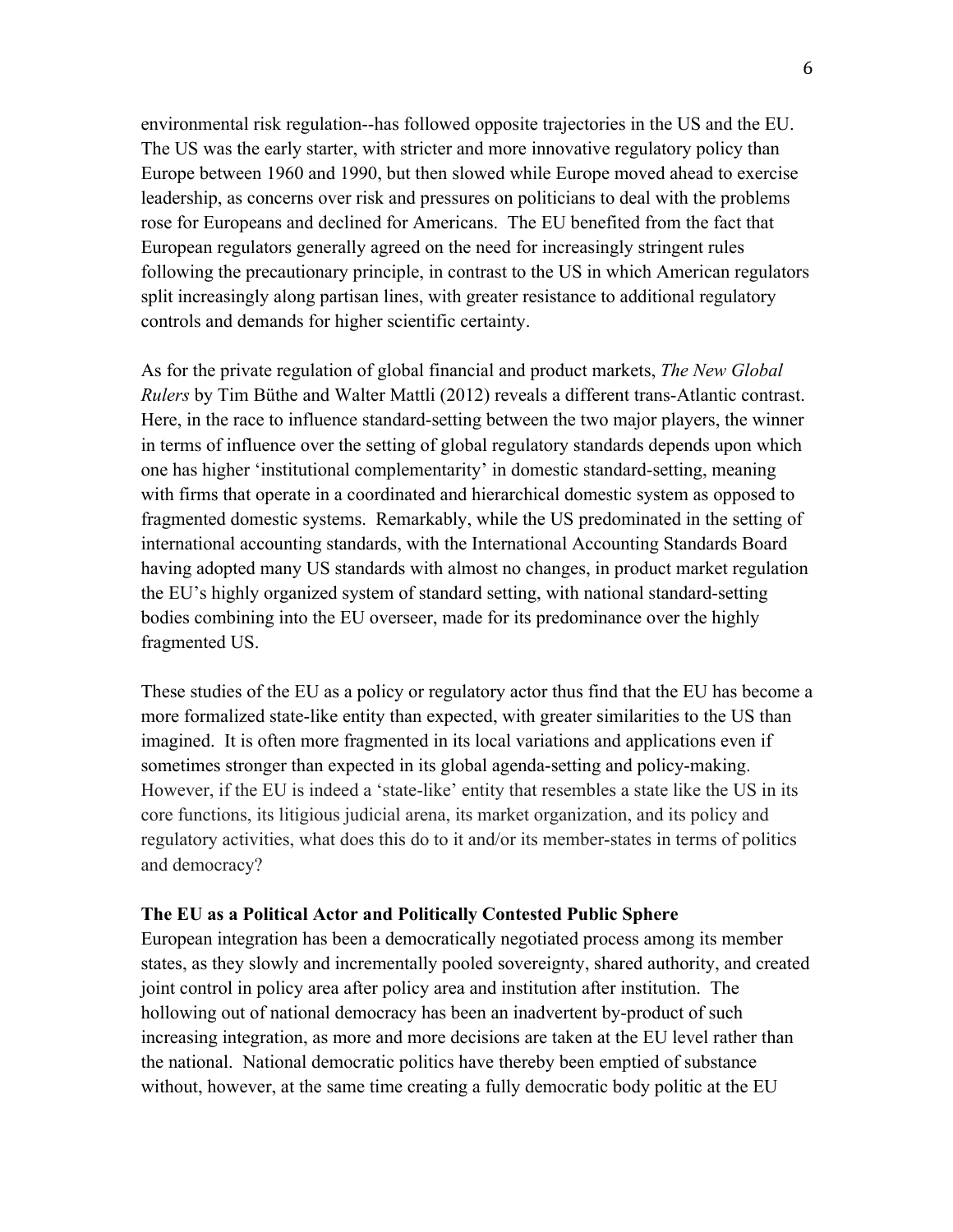level as a replacement—nor could it given the long-discussed lack of a *demos,* sense of EU citizenship, or a European public sphere. European integration has also created a situation in which national democracies have increasingly become the domain of 'politics without policy' whereas the EU level appears as 'policy without politics'—however 'political' (or politically charged) the policies may actually be (Schmidt 2006).

Peter Mair (2013) in *Ruling the Void* has elegantly defined the quandary not just for the EU but for western democracies more generally as one pitting governments' 'responsiveness' to citizens against their 'responsibility' for carrying out the decisions of international and/or EU governance institutions that have increasingly taken over decision-making in an increasingly globalizing world and Europeanizing EU. Responsibility without responsiveness alienates the citizens, while responsiveness to the detriment of responsibility puts national governments at odds with the EU rules, and at risk of sanctions.

Of equal concern is the rise of populism, fueled by the ever-increasing role of technocracy plus the ever-weakening mainstream party politics. Extremist parties don't simply go away when times get better—as the experience of the boom years of the early and mid 2000s demonstrate. Once populism takes hold, it is not easy to dislodge. The extreme right populist parties that thrived in the 2000s on identity politics focused on anti-immigrant issues and the EU have happily added skepticism about the Euro in the midst of the Eurozone crisis to its list of complaints. Moreover, with the 2015 crisis resulting from the massive flows of refugees and immigrants from North Africa and the Middle East, the populist parties on the extreme right in particular have continued to thrive on an issue that they have long exploited to build support.

Importantly, although public disenchantment with the EU in any form is mainly seen in the rise of extremist and populist parties, especially on the radical right, its roots can be found in the growing differentiation in citizens' attitudes between a more cosmopolitan open idea of Europe and a more xenophobic closed view, as Hanspeter Kriesi and coauthors (2008) argued in *West European Politics in the Age of Globalization*. In *Political Conflict in Western Europe*, moreover, Hanspeter Kriesi and co-authors (2012) show that public debates have become increasingly politicized around EU and Euro issues, affecting both Eurozone and non-Eurozone countries, largely pitting the South against the North—and this despite the fact that the arguments of political elites engaged in crisis management have focused primarily on economic and political efficiency.

Populism should not be seen as a totally negative phenomenon, however, since it can have certain positive effects, such as giving voice to underrepresented groups, mobilizing and representing excluded sections of society, and increasing democratic accountability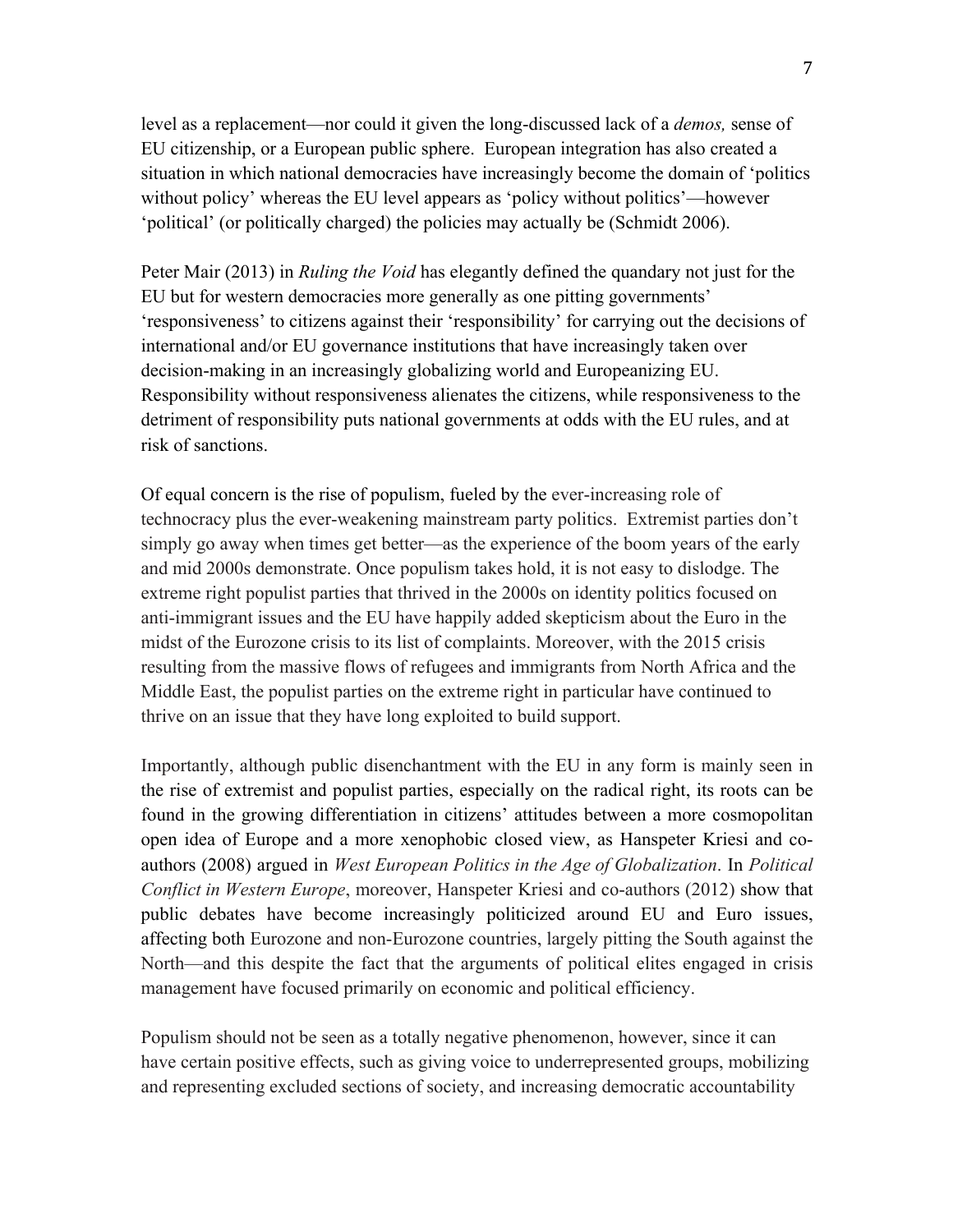by raising issues ignored or pushed aside by the mainstream parties. Here, the comparison of the EU with Latin America can prove enlightening, as Cas Mudde and Cristobal Kaltwasser (2012) show in *Populism in Europe and the Americas.* The extremes on the left in particular, by mobilizing on the basis of social justice and human rights as well as against the inequalities caused by the increasing predominance of financial capitalism and its accompanying booms and busts, or by the lack of progressive taxation, can serve as a positive pull on mainstream parties, on the right as much as the left. In the EU, however, there have been many fewer extreme left parties with a significant popular following (with the exception of Greece and Spain) than extreme right parties. And these are the parties that appear so far to have exerted the most influence in political debates so far, by pulling center right mainstream parties closer to their positions, especially with regard to opposition to immigration and freedom of movement or minority rights.

Finally, as Thomas Risse and collaborators argue in *European Public Spheres,* 'politics is back' in a whole variety of ways as a result of the Europeanization of public spheres at national and EU level. Innovation in terms of the discourse and communicative dimension of the EU goes beyond just the populists, and results from differences in national structures of communication, national media, online issues, and how this affects the politicization of EU affairs, of identity, and of political conflict and the politicization of European integration while contributing further to the problems of democracy.

The 'normalization' of EU studies, in short, entails not just cross-region or country comparisons about the state of the 'state' but also about democracy, and how it fares not not just electorally but in terms of political and communicative practices. Naturally, both of these kinds of studies feed into the latest focus in EU studies research: the Eurozone crisis as a problem of politics as well as economics.

### **The EU as Political and Economic Actor in the Eurozone Crisis**

Increasing attention has been focused on the EU as a political economic actor in the context of the Eurozone crisis. Although academic studies have naturally considered what is unique about the phenomenon, scholars in the US and Europe have 'normalized' their analyses by setting the crisis and EU responses in the context of long-standing theoretical and methodological traditions and/or by contrasting the empirical responses.

In the more theoretically driven accounts, while some scholars opt to examine structural factors as drivers of change, others opt for ideas. On the structural side, Wolfgang Streeck's *Buying Time* (2014) is a masterful analysis of the crisis of democratic capitalism. It details the progressive development of capitalism generally and of Europe's political economy specifically that explains the crisis in terms of a structural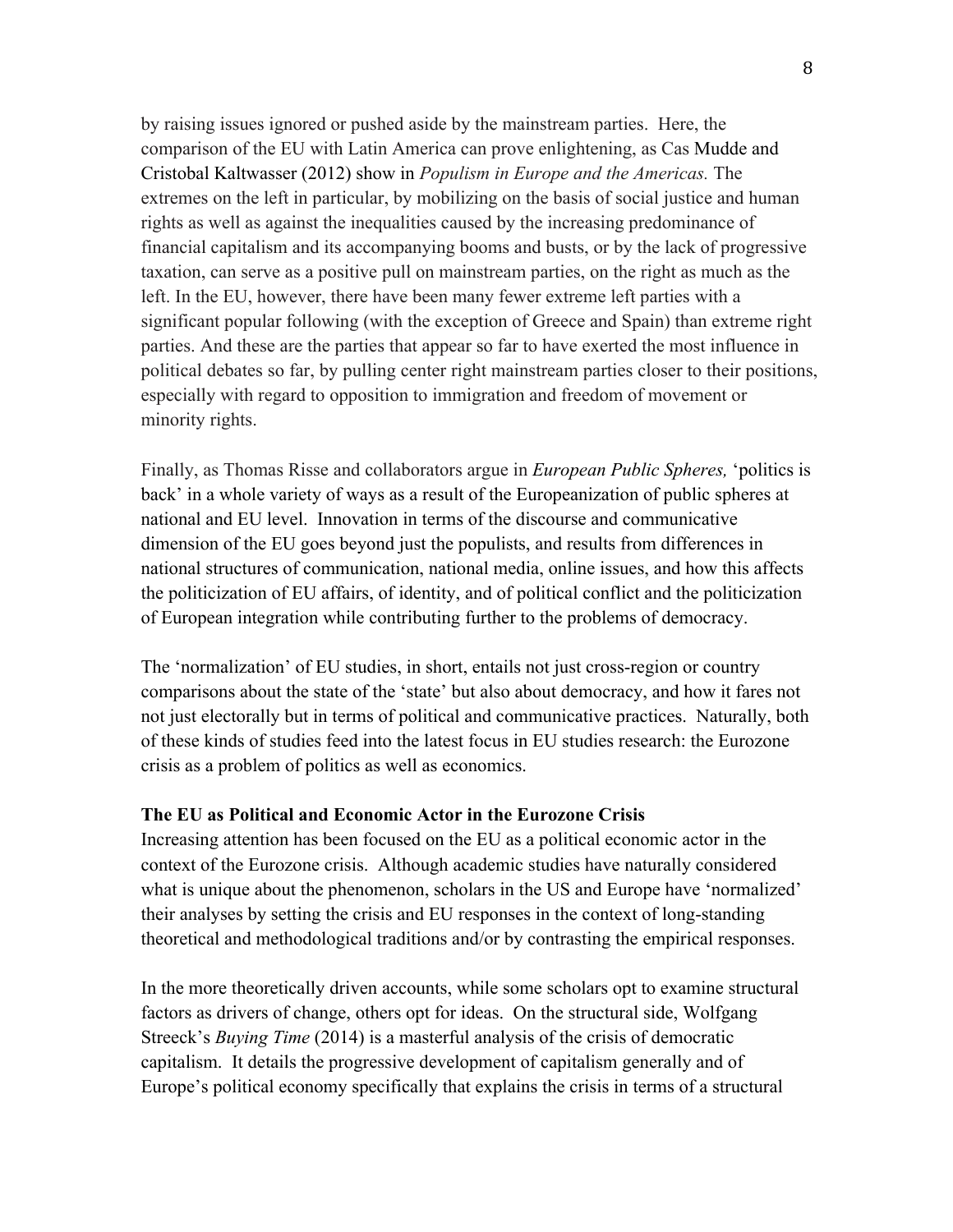(Marxian) analysis since the postwar era. On the ideational side, Mark Blyth's *Austerity: The History of a Dangerous Idea* (2013) provides a broad historical sweep of the concept of austerity, with a trenchant analysis of the deep-seated philosophies behind the austerity policies of the Eurozone crisis and why they have not only been wrong in terms of ideas but also destructive of economic prosperity.

The emphasis on ideas, now treated separately from their policy impact or their reinforcement of class structures, can additionally be seen in my co-edited *Resilient Liberalism in Europe's Political Economy* (Schmidt and Thatcher 2013), in which we provide five lines of analysis to explain the resilience of neo-liberal ideas during the crisis. These encompass, first, the flexibility of neo-liberalism's core principles that make it highly adaptable over time; second, the gaps between neo-liberal rhetoric and reality which enable politicians to promise everything, fail to deliver, yet get re-elected; third, the strength of neo-liberal discourse in debates, in which seemingly common sense arguments comparing household debt to state debt (as in the 'Schwabian housewife') resonate better than more counter-intuitive Keynesian explanations about the need for government to spend in a recession; fourth, the power of interests in the strategic use of ideas, such as the multinationals; and fifth, the force of institutions in the embedding of neo-liberal ideas, as in the rules of the Eurozone.

Much of the scholarship tends to mix methodological approaches while seting the EU into a broader comparative context and considering it against theoretical understandings of political economy and politics. Notable edited volumes include *Coping with Crisis* coedited by Nancy Bermeo and Jonas Pontusson's (2012), *Politics in the Age of Austerity* co-edited by Armin Schäfer and Wolfgang Streeck (2013), *The Future of the Euro* coedited by Matthias Matthijs and Mark Blyth (2015), and *Democratic Politics in a European Union under Stress* co-edited by Olaf Cramme and Sarah Hobolt (2015).

Generally speaking, these scholars tend to emphasize problems ranging from to the framing and diagnosis of the crisis to the chosen remedies and the lack of real solutions. These include the mis-framing of the crisis as one of public debt, inappropriately generalized from the case of Greece, rather than private debt; and the misdiagnosis of the problem as behavioral, seen as emerging from the Member States' failure to follow the rules of the Stability and Growth Pact (SGP), rather than structural, caused by the euro itself. They also blame the chosen remedies, centered on pro-cyclical policies of 'sound' money, budgetary austerity, and 'structural reform,' instead of counter-cyclical policies that could have generated growth through macroeconomic stimulus, industrial investment, and socioeconomic support, and that would not have put Southern European countries in particular on a downward spiral of wage-repression. They find the ultimate failure to result from the lack of adequate solutions that leave an incomplete risk pool and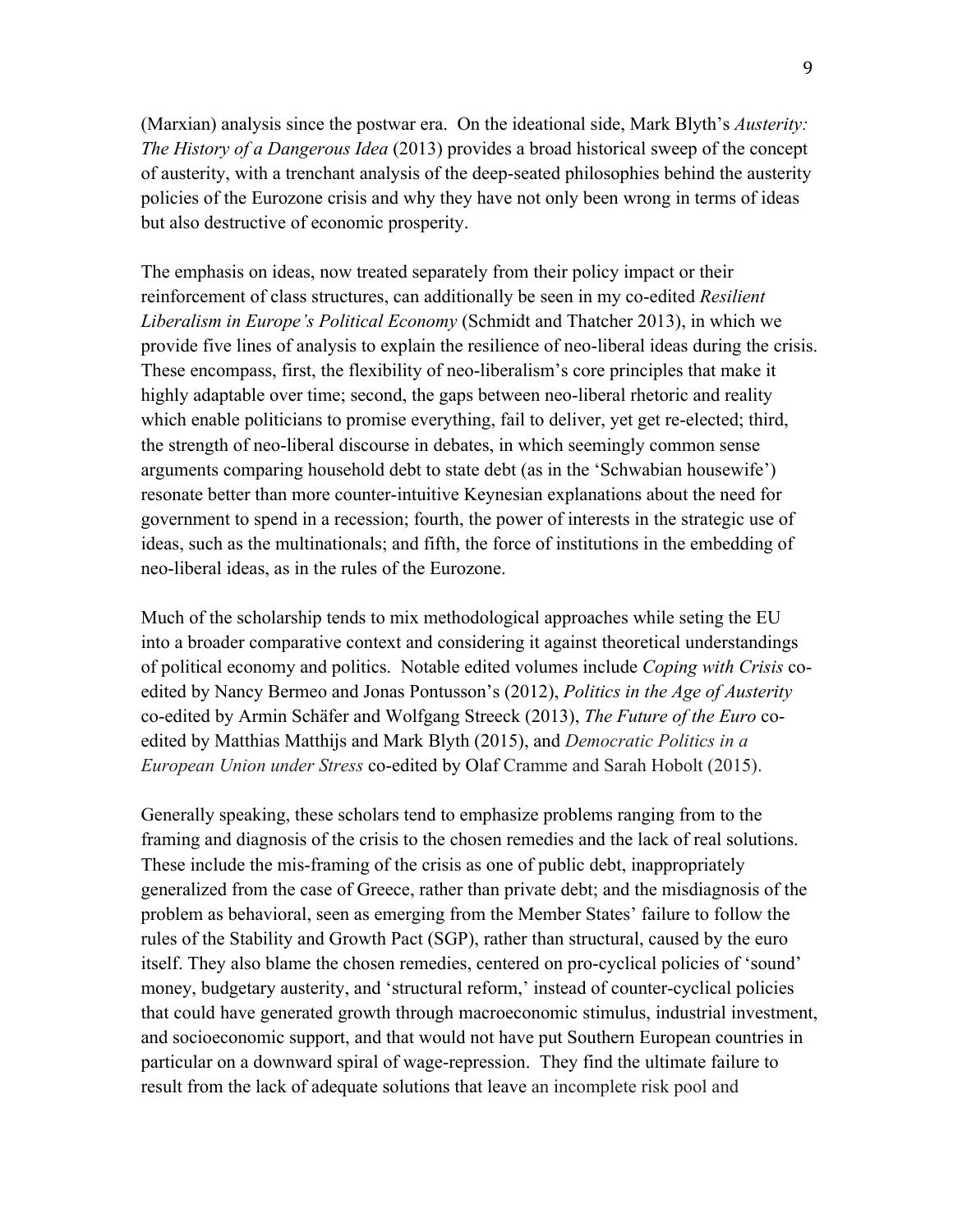insurance mechanism put in place more by default than design, rather than completing monetary union with a financial union and/or a fiscal union.

### **Conclusion**

This *tour d'horizon* has shown that EU studies has indeed become 'normalized' in its comparisons of the EU to the US and other regions and to explore contrasting cases while directly or indirectly questioning the conclusions of earlier EU-centric studies about the EU's singularity, whether as a regional entity compared to other regions, as a polity, market, judicial arena, or as a policy and regulatory actor. Alternatively, such normalization involves using political and social science generalizations about the nature of political economic structures, the importance of ideas, or the scope of politicization and party politics. Either way, the study of the EU has been entering the mainstream of political science scholarship. It may lose its distinctiveness as a result. But in exchange it will at least retain or even gain a growing audience on both sides of the Atlantic.

#### **References**

Beck, Ulrick and Grande, Edgar. 2007. *Cosmopolitan Europe.* Cambridge: Polity Press.

- Bermeo, Nancy and Pontusson, Jonas (2012) *Coping with Crisis* New York: Russell Sage.
- Börzel, Tanja A. and Risse, Thomas (eds.), (2016) *Oxford Handbook for Comparative Regionalism*, Oxford: Oxford University Press, forthcoming.
- Büthe, Tim and Mattli, Walter (2012) *The New Global Rulers: The Privatization of Regulation in the World Economy* Princeton: Princeton University Press.
- Chebel d'Appollonia, Ariane (2012) *Frontiers of Fear: Immigration and Insecurity in the United States and Europe* Ithaca: Cornell University Press
- Cramme, Olaf and Hobolt, Sarah B. (eds.) (2015) *Democratic Politics in a European Union under Stress.* Oxford: Oxford University Press,
- Egan, Michelle P. (2015) *Single Markets: Economic Integration in Europe and the United States* Oxford: Oxford University Press
- Fabbrini, Sergio (2010) *Compound Democracies: Why the United States and the EU are Becoming Similar* New York: Oxford University Press.
- Genschel ,Philipp and Jachtenfuchs, Markus (eds.), (2014), *Beyond the Regulatory Polity? The European Integration of Core State Powers* Oxford: Oxford University Press
- Kelemen, R. Daniel (2011) *Eurolegalism: The Transformation of Law and Regulation in the European Union* Cambridge, MA: Harvard University Press.
- Kriesi, Hanspeter, Grande, Edgar, and Lachat, Robert (2008) *West European Politics in the Age of Globalization*. Cambridge: Cambridge University Press